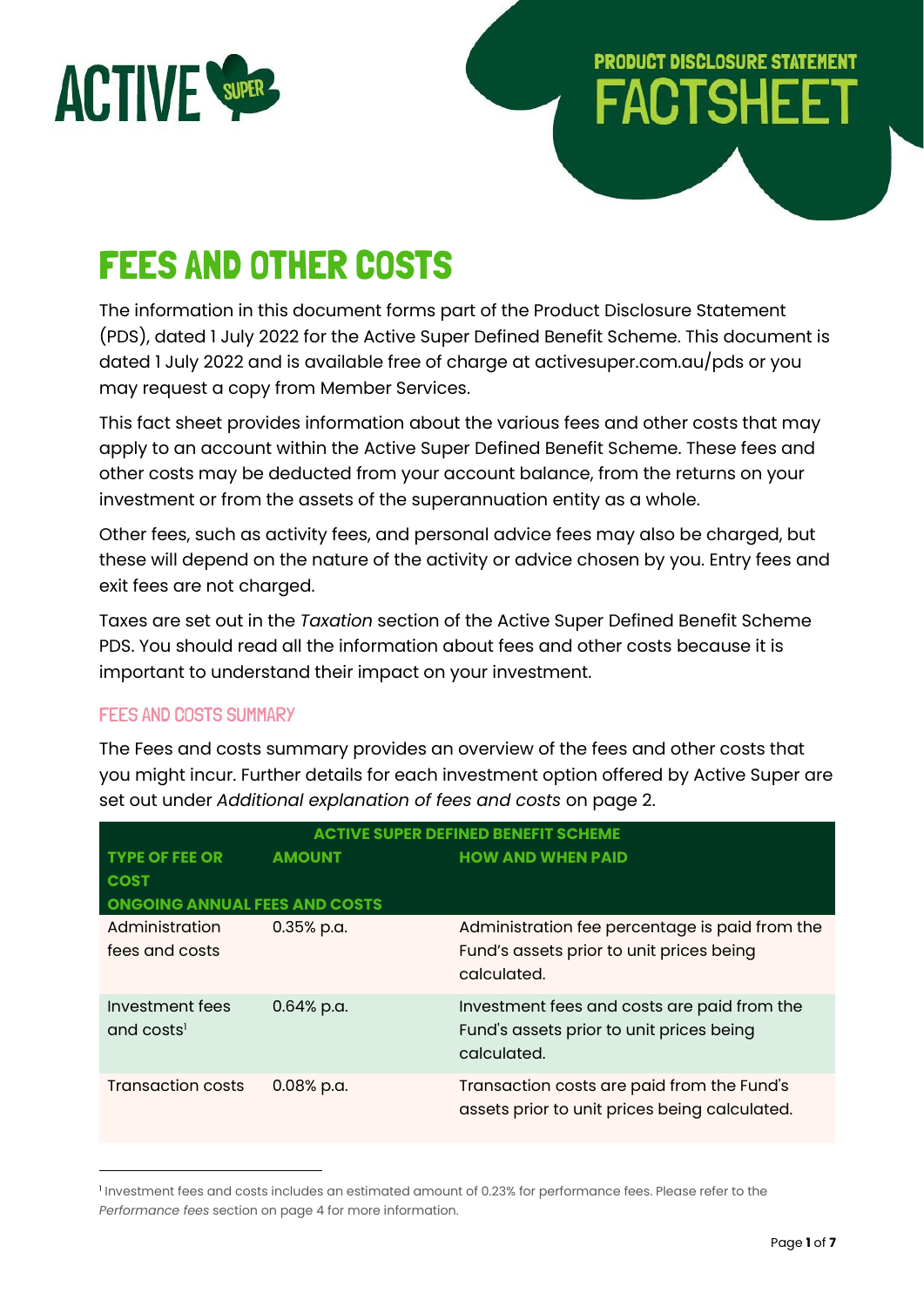| <b>MEMBER ACTIVITY RELATED FEES AND COSTS</b>                       |                                                                                                                                                     |                                                                                                                                                                           |  |  |  |  |
|---------------------------------------------------------------------|-----------------------------------------------------------------------------------------------------------------------------------------------------|---------------------------------------------------------------------------------------------------------------------------------------------------------------------------|--|--|--|--|
| Buy-sell spread                                                     | Nil                                                                                                                                                 | Not applicable                                                                                                                                                            |  |  |  |  |
| Switching fee                                                       | Nil                                                                                                                                                 | Not applicable                                                                                                                                                            |  |  |  |  |
| Other fees and<br>costs <sup>2</sup><br>Advice<br>$\bullet$<br>fees | Personal advice fees.<br>Refer to the<br>Additional<br>explanation of fees<br>and costs section for<br>more information on<br>other fees and costs. | Personal advice fees are deducted from your<br>account based on your agreement with the<br>financial planner. No advice fees are charged<br>for providing general advice. |  |  |  |  |

## COST OF PRODUCT FOR 1 YEAR

The cost of product gives a summary calculation about how ongoing annual fees and costs can affect your superannuation investment over a 1-year period for all superannuation products and investment options. It is calculated in the manner shown in the Example of annual fees and costs in the Product Disclosure Document Statement.

The cost of product information assumes a balance of \$50,000 at the beginning of the year. (Additional fees such as a buy–sell spread may apply; refer to the *Fees and costs summary* for the relevant superannuation product or investment option.)

You should use this figure to help compare superannuation products and investment options.

| <b>INVESTMENT OPTION</b> | <b>COST OF PRODUCT</b> |
|--------------------------|------------------------|
| Defined Benefit Strategy | \$535.00               |

## ADDITIONAL EXPLANATION OF FEES AND COSTS

The following are the various fees and costs that may be charged to your account.

## **Administration fees and costs**

We charge a fee of 0.35% p.a. that is paid from Active Super's assets prior to unit prices being calculated.

The percentage-based administration fee is charged through the unit prices and redeemed on a monthly basis. The balance is then paid to the Active Super Trustee. Any excess funds within the Trustee bank account are transferred to the Administration Reserve. The Administration Reserve is utilised to fund strategic projects within Active Super to drive better outcomes for members.

<sup>2</sup> Please refer to the *Financial planning fee (advice fee)* section on page 5 and the *Additional explanation of fees and costs* section on page 3 for more information.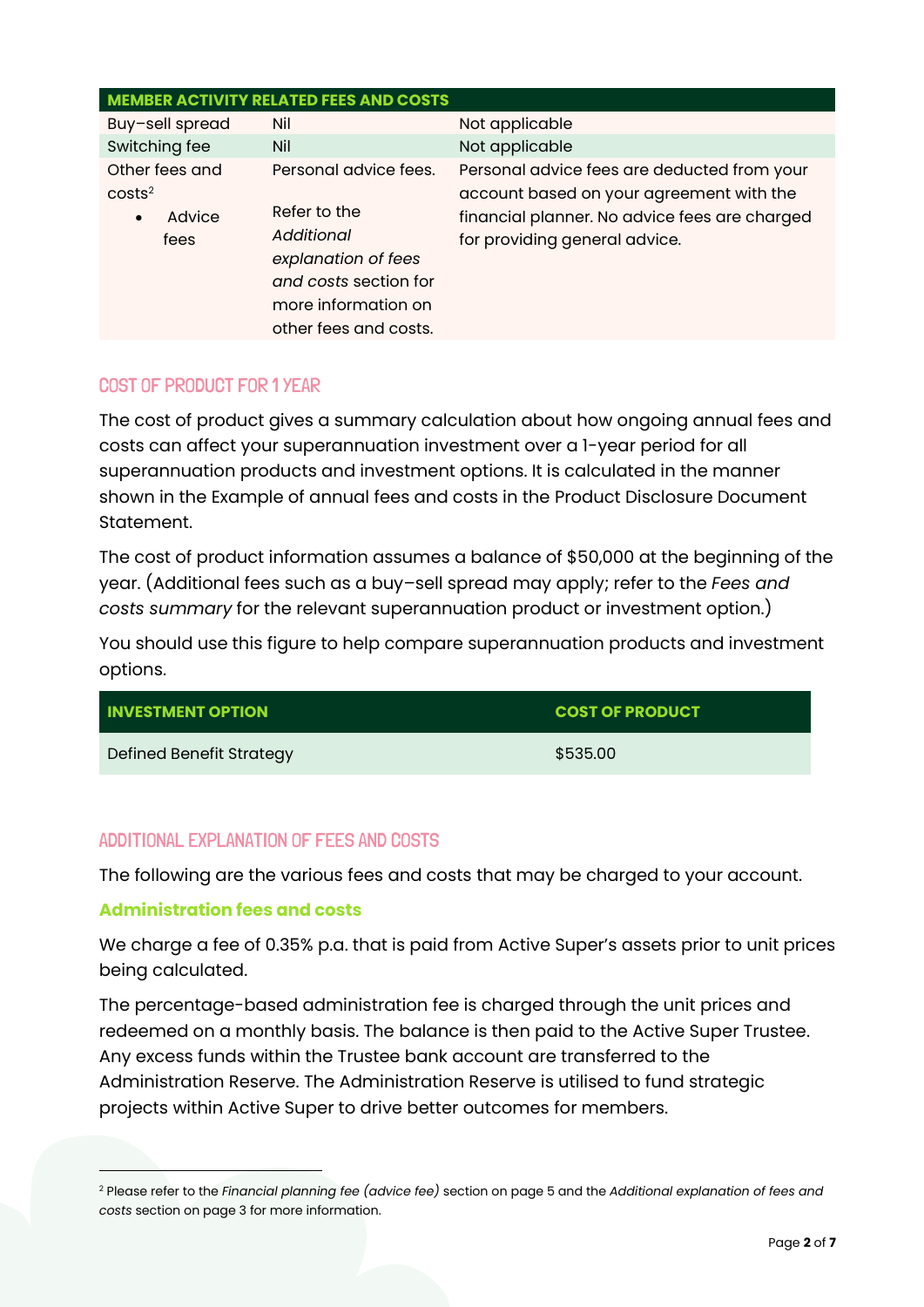## **Transaction costs**

Transaction costs include explicit transaction costs such as brokerage, settlement costs or stamp duty, as well as buy sell spreads charged by our investment managers or in underlying investment vehicles. Currently Active Super does not apply a buy-sell spread for any of these transactions but, buy-sell spreads are charged by certain investment funds that Active Super invests with.

Transaction costs in respect of all investment options are an estimate based on the explicit transaction costs incurred by the Fund and underlying investment vehicles during the year ended 30 June.. These estimates are based on information provided by our investment managers and custodian and reflect actual amounts for the year ended 30 June 2022 where available and some estimated components.

## **Investment fees and costs**

Investment fees are those fees that relate to the investment of the assets of Active Super. These fees are incurred by the Trustee for the exercise of care and expertise in the investment of those assets and may include management fees, indirect costs, operational costs, performance fees and custody fees.

Investment fees are paid from Active Super's assets prior to unit prices being calculated.

The fees and costs for each investment option are shown below.

| Personal Account and Other Contributions account |                                            |  |                                                |  |                                    |
|--------------------------------------------------|--------------------------------------------|--|------------------------------------------------|--|------------------------------------|
| <b>INVESTMENT</b><br><b>OPTION</b>               | <b>INVESTMENT FEES</b><br><b>AND COSTS</b> |  | <b>ADMINISTRATION</b><br><b>FEES AND COSTS</b> |  | <b>TRANSACTION</b><br><b>COSTS</b> |
| Defined Benefit                                  | 0.64%                                      |  | 0.35%                                          |  | 0.08%                              |

## **Personal Account and Other Contributions account**

## **Deferred Benefit (including Other Contributions account)**

| <b>INVESTMENT</b><br><b>OPTION</b> | <b>INVESTMENT FEES</b><br><b>AND COSTS</b> | <b>ADMINISTRATION</b><br><b>FEES AND COSTS</b> | <b>TRANSACTION</b><br><b>COSTS</b> |
|------------------------------------|--------------------------------------------|------------------------------------------------|------------------------------------|
| Defined Benefit                    | 0.64%                                      | 0.35%                                          | 0.08%                              |

The fees shown above are provided as indicative costs only and include reasonable estimates and are subject to change.

## **Performance fees**

The Trustee has entered into performance fee agreements with certain investment managers, which are closely monitored.

Performance fees are payable when investment returns exceed an investment manager's benchmark and form part of the investment fee. Generally, these fees are calculated as a percentage of the investment returns that exceed an agreed level of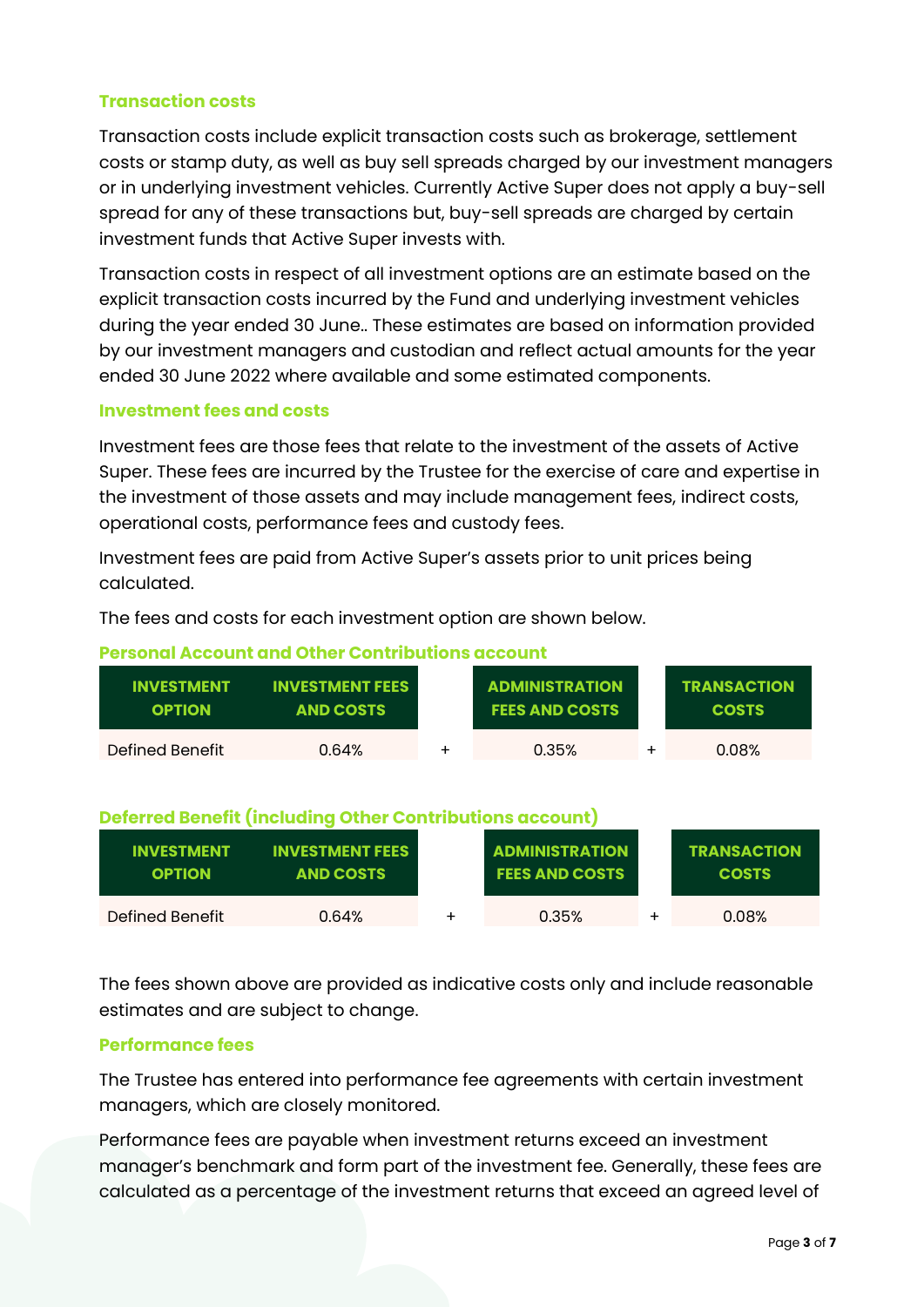return. If the investment returns are below each manager's benchmark, no performance fee is payable until the underperformance has been made up.

Performance fees are included as part of the Investment fees and costs. Performance fees are averaged over the five financial years to 30 June.

The Performance fee for the Defined Benefit Strategy investment option is 0.18% p.a and is included as part of Investment Fees and Costs.

## **Buy-sell spread**

A buy-sell spread is the costs associated with investing in, switching between or withdrawing from the investment options.

All costs associated with any of these transactions (including brokerage and commission) are taken into account at the time of valuation for the investment option. Currently Active Super does not apply a buy-sell spread for any of these transactions but, buy-sell spreads are charged by certain investment funds that Active Super invests with.

## **Payments to authorised representatives**

Authorised representatives of Active Super receive remuneration by means of salary only. No commission is paid by Active Super or its members. You will only be charged an advice fee if you agree to receive personal financial advice from one of our financial planners and the fees will be discussed and agreed with you before providing you with the advice.

#### **Taxation rebate**

Active Super receives a tax deduction on fees and costs which is passed back to members in the form of reduced contributions tax. For more information on taxation, please read the *Taxation* section of the Defined Benefit Scheme PDS.

#### **Charges paid to investment managers**

Investment management fees and other charges may be paid by the Trustee from the Fund's assets.

All investment management fees and charges are deducted from the gross investment returns prior to the net investment return for the Defined Benefit Strategy being declared.

## **Changes to fees and costs**

Active Super operates on a profit-to-members basis. The Trustee can change the fees charged without your consent, but we will provide you with at least 30 days' notice, as required by law, if there is a material increase in the fees we charge you.

## FOLLOWING ARE THE VARIOUS ACTIVITY FEES THAT MAY BE CHARGED TO YOUR ACCOUNT

## **Switching fee**

Active Super does not charge any switching fees.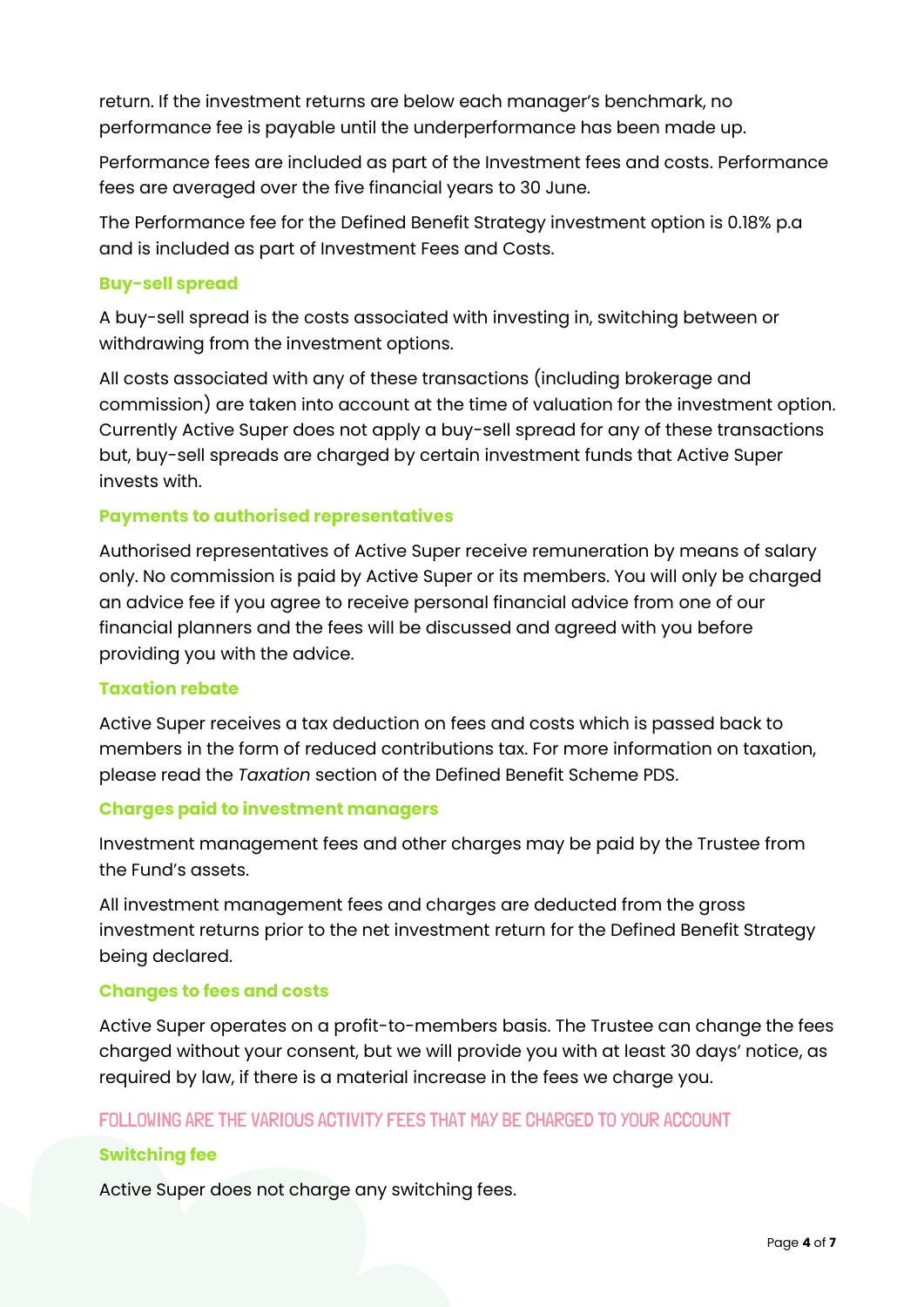## **Request for Family Law information fee**

Active Super does not charge Family Law Fees

#### **Benefit split fee**

Active Super does not charge Benefit split fees

## **Financial planning fee (advice fee)**

If you consult a financial planner, Active Super will charge a direct fee for some financial planning services. It is important to note that not all financial advice will incur a fee and in many cases there may be no charge. Whether or not a fee applies will depend upon the scope of the financial advice you require. Your financial planner will discuss any fee payable when meeting with you and, if a fee is applicable, will advise you of the fee should you decide to proceed with obtaining the advice.

## DEFINED FEES

This section defines the different fees and costs that can be charged to superannuation accounts. The fee definitions are prescribed by law and can also be found on our website at **activesuper.com.au/sisfees**. Not all charges apply to your Active Super account.

## **Activity fees**

#### A fee is an **activity fee** if:

- a) The fee relates to costs incurred by the trustee of the superannuation entity that are directly related to an activity of the trustee or trustees:
	- (i) That is engaged in at the request, or with the consent, of a member; or
	- (ii) That relates to a member and is required by law; and
- b) Those costs are not otherwise charged as administration fees and costs, investment fees and costs, transaction costs, a buy-sell spread, a switching fee, an advice fee or an insurance fee.

#### **Administration fees and costs**

**Administration fees and costs** are fees and costs that relate to the administration or operation of the superannuation entity and include costs incurred by the trustee of the entity that:

- a) relate to that administration or operation of the entity; and
- b) are not otherwise charged as an investment fee and cost, a buy-sell spread, a switching fee, an activity fee, an advice fee or an insurance fee.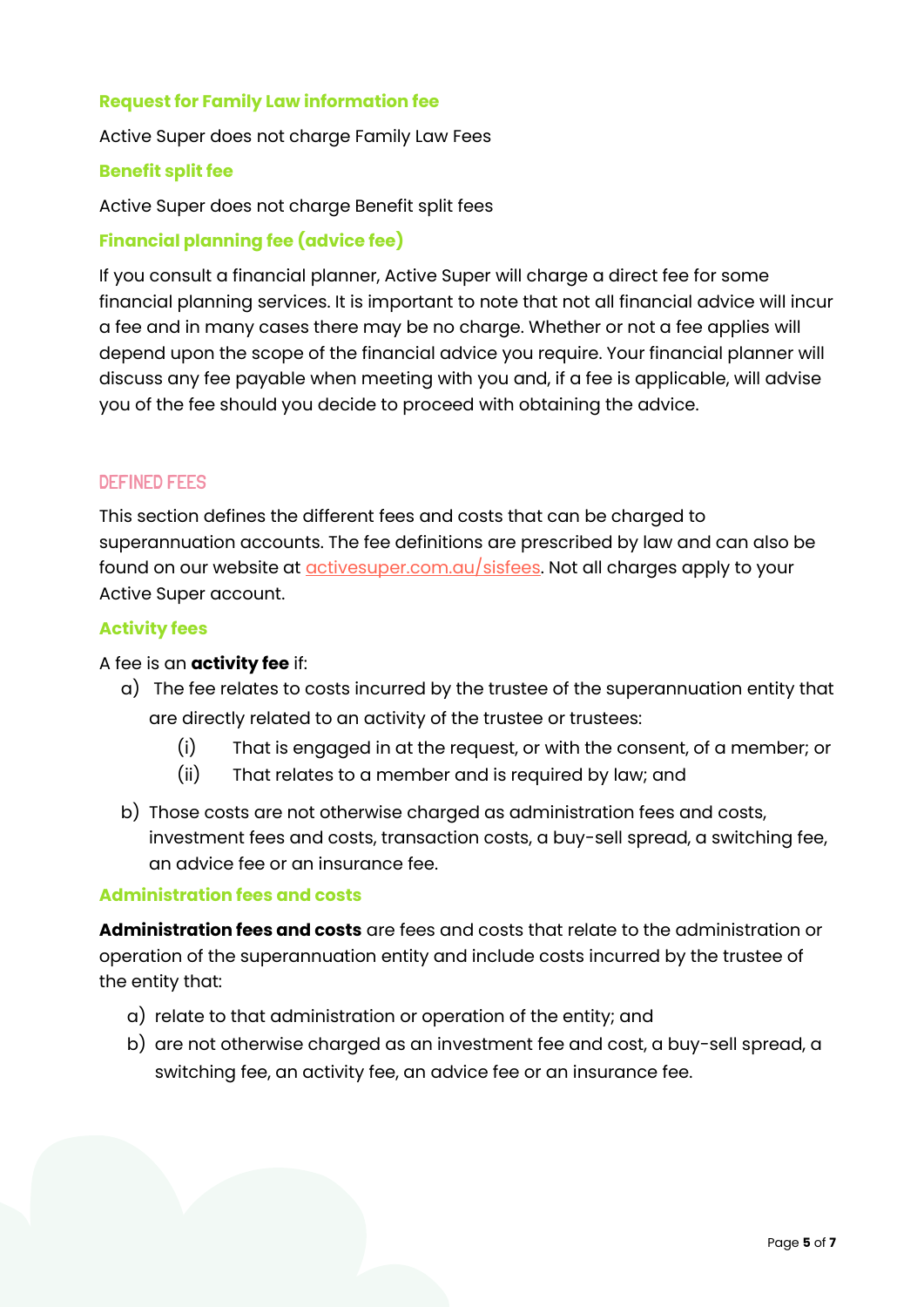## **Advice fees**

#### A fee is an *advice fee* if:

- a) The fee relates directly to costs incurred by the trustee of the superannuation entity because of the provision of financial product advice to a member by:
	- i) A trustee of the entity; or
	- ii) Another person acting as an employee of, or under an arrangement with, the trustee of the entity; and
- b) those costs are not otherwise charged as administration fees and costs, investment fees and costs, transaction costs, a switching fee, an activity fee or an insurance fee.

#### **Buy-sell spreads**

A *buy-sell spread* is a fee to recover costs incurred by the trustee of the superannuation entity in relation to the sale and purchase of assets of the entity.

*Active Super does not apply a buy-sell spread to any transactions.*

#### **Exit fees**

An *exit fee* is a fee, other than a buy-sell spread, that relates to the disposal of all or part of members' interests in a superannuation entity.

*Active Super does not charge exit fees.*

#### **Investment fees and costs**

*Investment fees and costs* are fees and costs that relate to the investment of the assets of a superannuation entity to which the product relates to and includes:

- a) Fees in payment for the exercise of care and expertise in the investment of those assets (including performance fees); and
- b) Costs incurred by the trustee of the entity that:
	- i) relate to the investment of assets of the entity; and,
	- ii) are not otherwise charged as administration fees and costs, a buy-sell spread, a switching fee, an activity fee, an advice fee or an insurance fee.

#### **Switching fees**

A *switching fee* for a superannuation product other than a MySuper product, is a fee to recover the costs of switching all or part of a member's interest in the superannuation entity from one investment option or product in the entity to another.

*Active Super does not charge switching fees.*